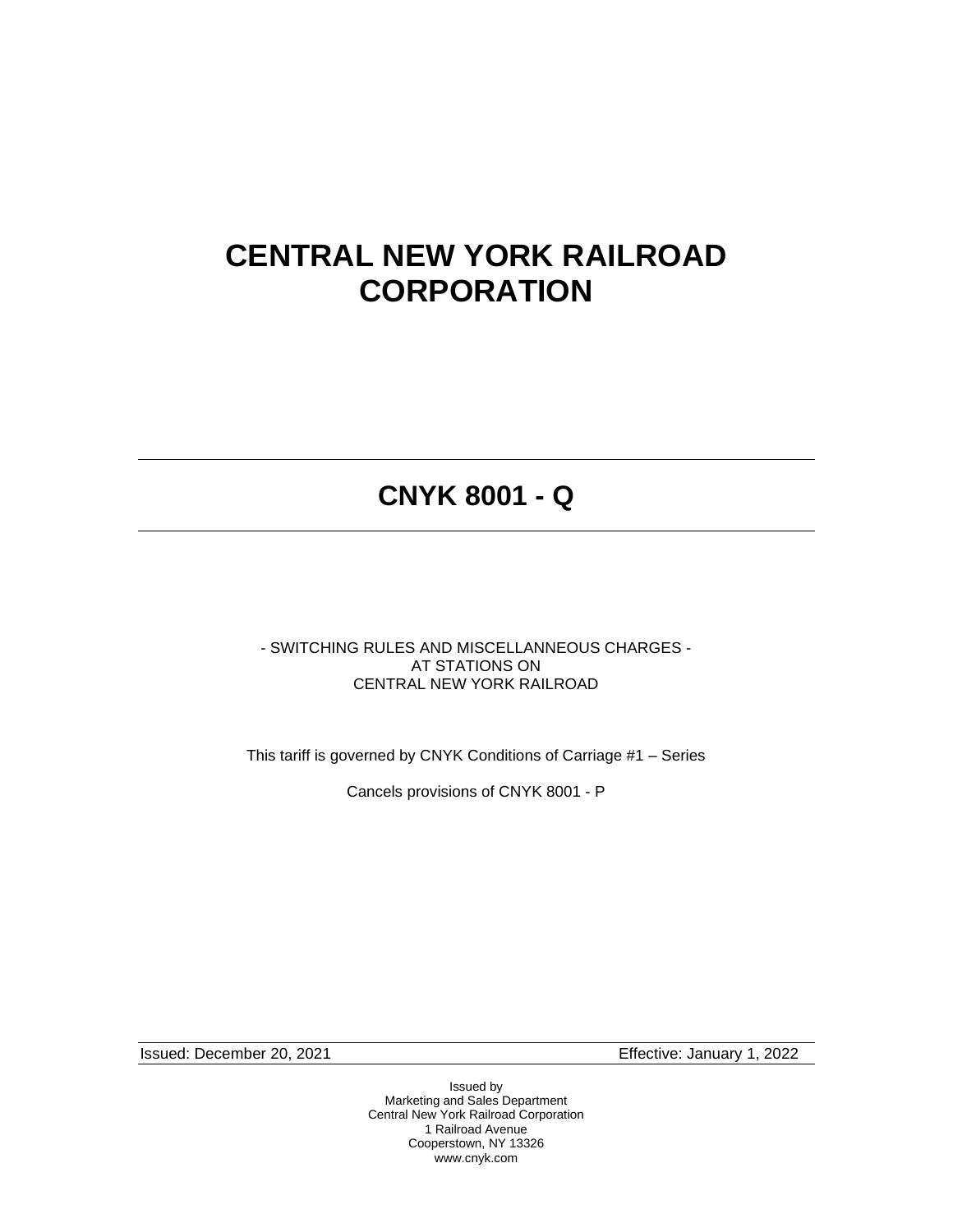# TABLE OF CONTENTS

| <b>ITEM</b> | <b>SUBJECT</b>                                                     | <b>PAGE</b>    |
|-------------|--------------------------------------------------------------------|----------------|
| 100         | Switching – Intra-Plant and/or Intra-Terminal                      | $\overline{c}$ |
| 125         | Switching - Interline Traffic                                      | $\frac{2}{2}$  |
| 130         | <b>Reciprocal Switching Charges</b>                                |                |
| 150         | Switch Maintenance                                                 | $\overline{2}$ |
| 200         | Storage of Empty Private Cars                                      | $\overline{2}$ |
| 225         | Storage of Loaded Private Cars                                     | $\overline{c}$ |
| 250         | Storage of Railroad Marked Cars                                    | $\overline{2}$ |
| 275         | Storage of Bad Ordered and Shopped Railcars                        | 3              |
| 300         | <b>Special Train Service</b>                                       | 4              |
| 350         | <b>Turning of Railcars</b>                                         | 5              |
| 400         | <b>Weighing of Rail Cars</b>                                       | 5              |
| 425         | <b>Overloaded Rail Cars</b>                                        | 6              |
| 500         | Cars Ordered and Not Used                                          | 6              |
| 510         | Refused or Rejected Loaded Cars                                    | 6              |
| 525         | Movement of Empty Private Cars                                     | $\overline{7}$ |
| 550         | Return of Pallets, Platforms, Skids, Containers, Carriers or Other |                |
|             | <b>Shipping Devices</b>                                            | 7              |
| 575         | Cars Interchanged in Error                                         | $\overline{7}$ |
| 600         | <b>Diversion</b>                                                   | $\overline{7}$ |
| 700         | <b>Fuel Surcharge</b>                                              | 8              |
| 725         | Mileage Based Fuel Surcharge (MBFSC)                               | 9              |
|             |                                                                    |                |

Issued: December 21, 2021 Effective: January 1, 2022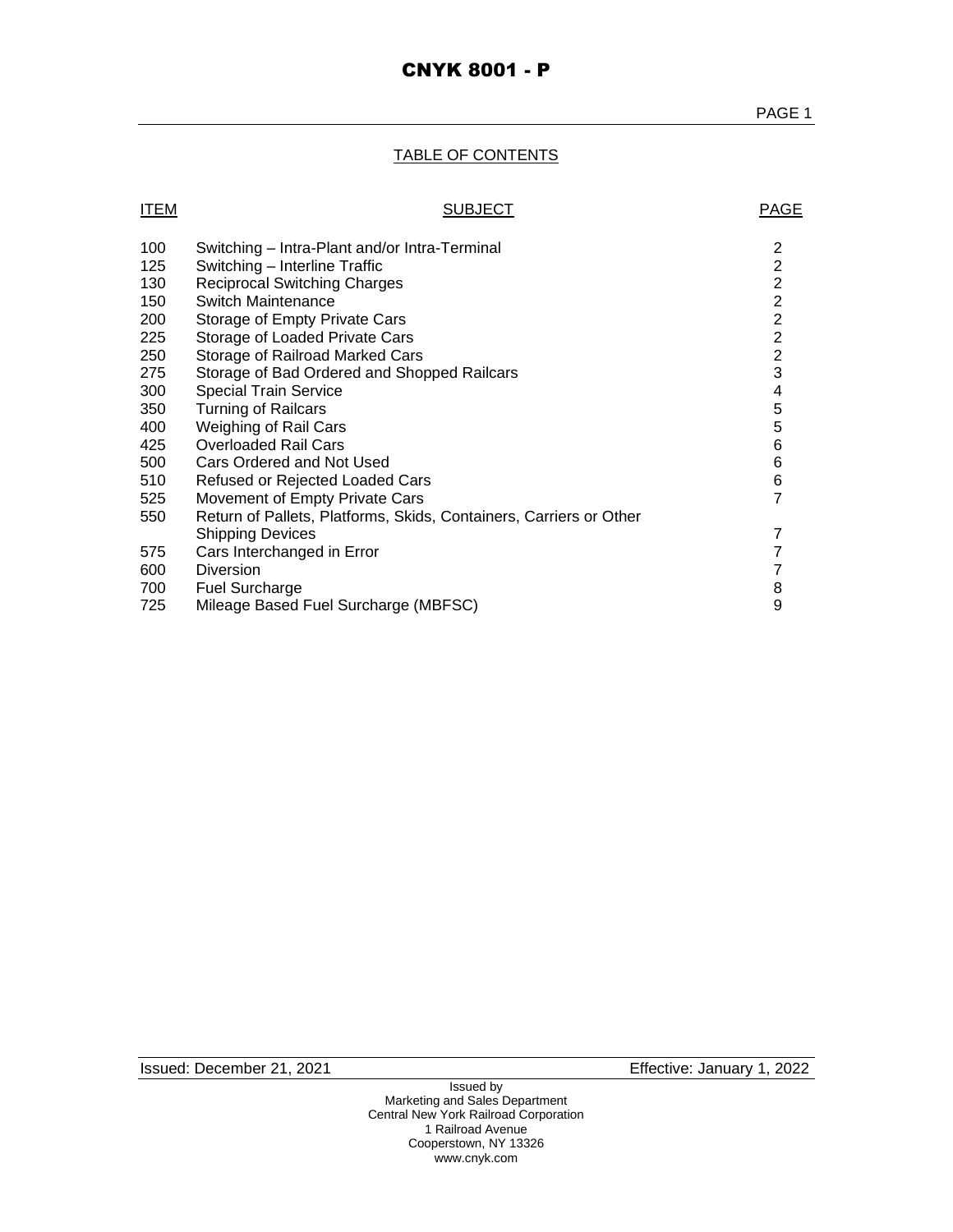# **ITEM 100 – SWITCHING – INTRA-PLANT AND/OR INTRA-TERMINAL**

Switching charges apply on loaded or empty rail cars when a customer requests an intra-plant movement of a rail car after that rail car has been placed for unloading or loading.

Switching Charge - \$175.00 per car.

# **ITEM 125 – SWITCHING - INTERLINE TRAFFIC**

Stations on the CNYK are closed to interline switching, except as otherwise noted in CNYK Conditions of Carriage #1 – Series and Item 130 of this tariff.

# **ITEM 130 – RECIPROCAL SWITCHING CHARGES**

The CNYK shall collect a fee of **\$291.00** per car to be paid as a reciprocal switching charge on loaded cars to and/or from Binghamton, NY and Kirkwood, NY when to and/or from NS via Binghamton, NY when the CNYK is to perform this service. Switching charges are subject to fuel surcharge as published by Norfolk Southern Railway.

# **ITEM 150 – SWITCH MAINTENANCE**

The CNYK will assess a switch maintenance fee of \$5,000.00 per year if a customer does not receive and/or ship a minimum of six (6) cars per calendar year to or from their private siding.

# **ITEM 200 – STORAGE OF EMPTY PRIVATE CARS**

Empty private railcars held on the CNYK without a fully executed railcar storage agreement with the CNYK are subject to standard demurrage and/or storage charges per CNYK 8003-Series.

# **ITEM 225 – STORAGE OF LOADED PRIVATE CARS**

Loaded private railcars held on the CNYK without a fully executed railcar storage agreement with the CNYK are subject to standard demurrage and/or storage charges per CNYK 8003-Series.

#### **ITEM 250 – STORAGE OF RAILROAD MARKED CARS**

The CNYK does not store railroad marked and railroad controlled cars. Railroad marked cars, loaded or empty, are subject to standard demurrage charges per CNYK 8003-Series.

Issued: December 21, 2021 Effective: January 1, 2022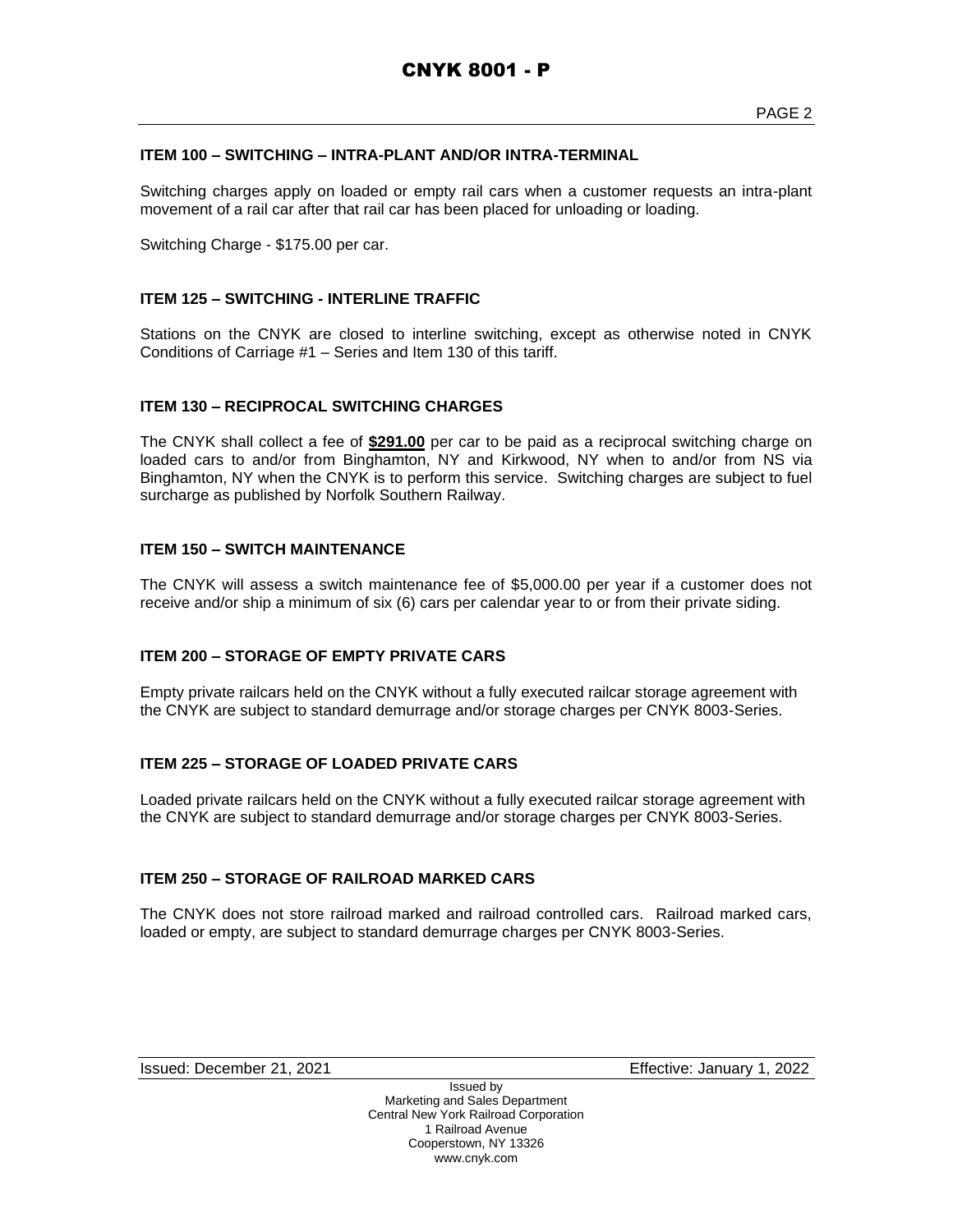# **ITEM 275 – STORAGE OF BAD ORDERED AND SHOPPED RAILCARS**

Bad ordered and shopped cars may be held on a customer's private siding or leased track without charge.

Bad ordered and shopped railcars held on CNYK tracks are subject to demurrage charges as published in CNYK 8003-Series except 120 hours (5 days) of free time are allowed from the first 1201 am from being bad ordered or shopped or from removal from a customer's private siding or leased track. Switching charges as published in CNYK 8001-Series apply for the movement of bad ordered and shopped railcars from a customer siding to a shop track or CNYK track and from a shop track or CNYK track to a customer siding.

Issued: December 21, 2021 Effective: January 1, 2022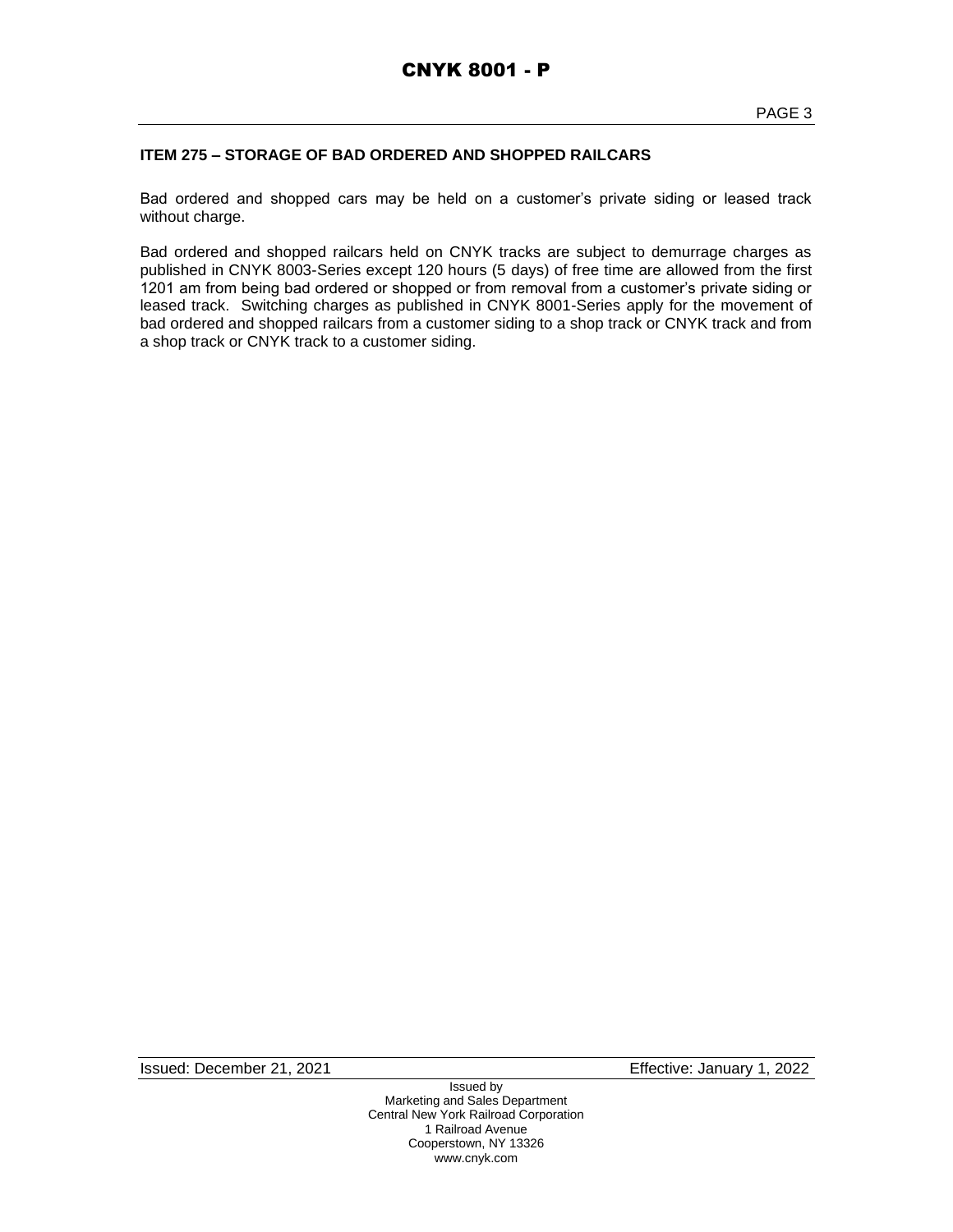#### **ITEM 300 - SPECIAL TRAIN SERVICE**

Special train service is the movement of a train or rail cars in other than normal, regularly scheduled service and performed at the request of, or for the need of, a specific shipment and/or customer. Special train service may include high and wide shipments, excessive weight loads or other conditions that are not handled during normal train operations. The CNYK may require special train service on specific shipments due to the characteristics of that shipment.

Requests for special train service must be made in writing in advance to the CNYK Vice President of Transportation via the customer service department. Such requests must contain any pertinent shipment information for the CNYK to accept/decline and schedule special train service. The CNYK may restrict or modify requests for special train service.

Charges for special train service are in addition to all other freight and accessorial charges for the car(s) handled. The number of 'service hours' furnished by special train service is calculated from the crew's on-duty time to their off-duty time.

Charges:

- Special train service when the train crew is NOT used exclusively to perform the service of the requesting customer - \$900 per event
- Special train service when the train crew IS provided for the exclusive use of the requesting customer, up to eight (8) hours - \$1700 per event and/or crew
- Special train service when the train crew IS provided for the exclusive use of the requesting customer, exceeding eight (8) hours but not exceeding twelve (12) hours - \$2,500 per event &/or crew
- Additional locomotive(s) for a special train \$600 per additional locomotive per event
- Cancellation of requested and scheduled special train service \$500 per event

Charges for special train service are subject to the CNYK established credit policy. Customers without approved credit with the CNYK may be required to submit payment for the estimated special train service charges prior to the service being scheduled by the CNYK.

Issued: December 21, 2021 Effective: January 1, 2022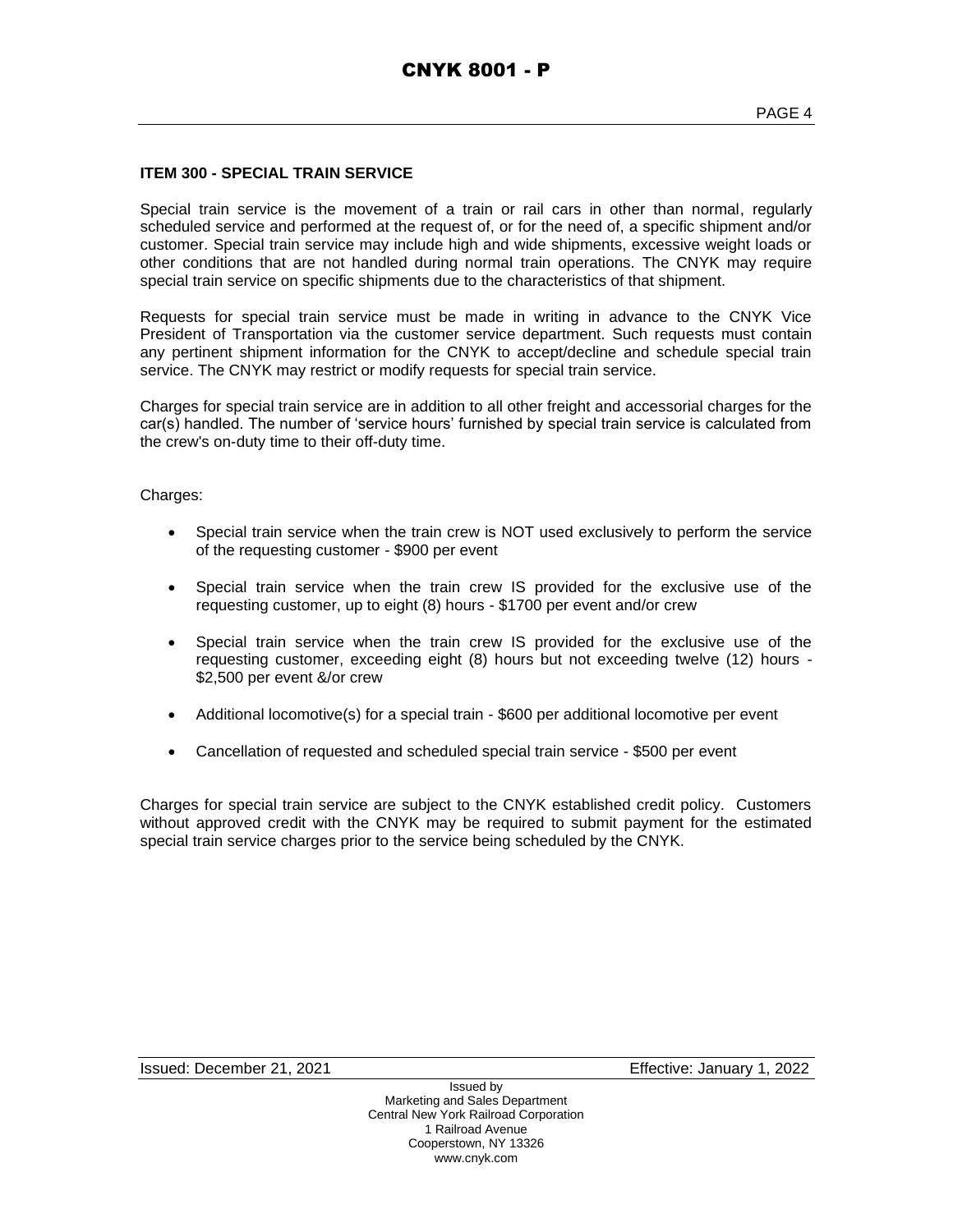#### **ITEM 350 – TURNING OF RAIL CARS**

The CNYK will turn a car upon written request by the customer who will be paying for this service.

Charges for the turning of a car are \$500.00 per car when the turning is performed on or within the customer's private siding or performed on CNYK tracks in the immediate switching terminal area as it applies to Binghamton, NY and Kirkwood, NY.

Charges for the turning of a car are \$750.00 per car when performed on CNYK tracks outside the immediate switching terminal area.

Charges for turning a rail car are in addition to inbound or outbound freight charges for that rail car.

#### **ITEM 400 – WEIGHING OF RAIL CARS**

The CNYK does not have rail car weighing facilities. If a customer located on the CNYK requests rail car weighing services, the CNYK will assess a charge of \$500.00 per car for weighing, in addition to any fees per CNYK tariffs. Weighing services shall be performed by the New York, Susquehanna & Western Railway. Additional transportation charges may be accessed by the CNYK and/or NYSW.

# **Item 425 – OVERLOADED RAIL CARS**

The CNYK will assess a charge of \$750.00 per car on each car that is determined to be overloaded on the CNYK.

The customer is responsible for any damage to the railcar caused by overloading of the railcar.

Cars found to be overloaded must be partially unloaded to the weight limit of the railcar by the customer at the customer's expense where placed by the CNYK for offloading. Demurrage charges will be assessed on the overloaded car from the day the shipper is notified of the overloaded car until the car is accepted by the CNYK as being within the lading limits of the car. No demurrage 'free' days will be allowed on overloaded cars.

If the CNYK Transportation Department determines that car can be returned to the shipping point for offloading of the excessive lading the switching charge contained in Item 100 of this tariff will be accessed in addition to the charges in this item.

Overloaded cars must be reweighed after lading removal and before being accepted by the CNYK for loaded movement. Weighing charges contained in Item 400 of this tariff will be accessed if the CNYK reweighs the car.

Issued: December 21, 2021 Effective: January 1, 2022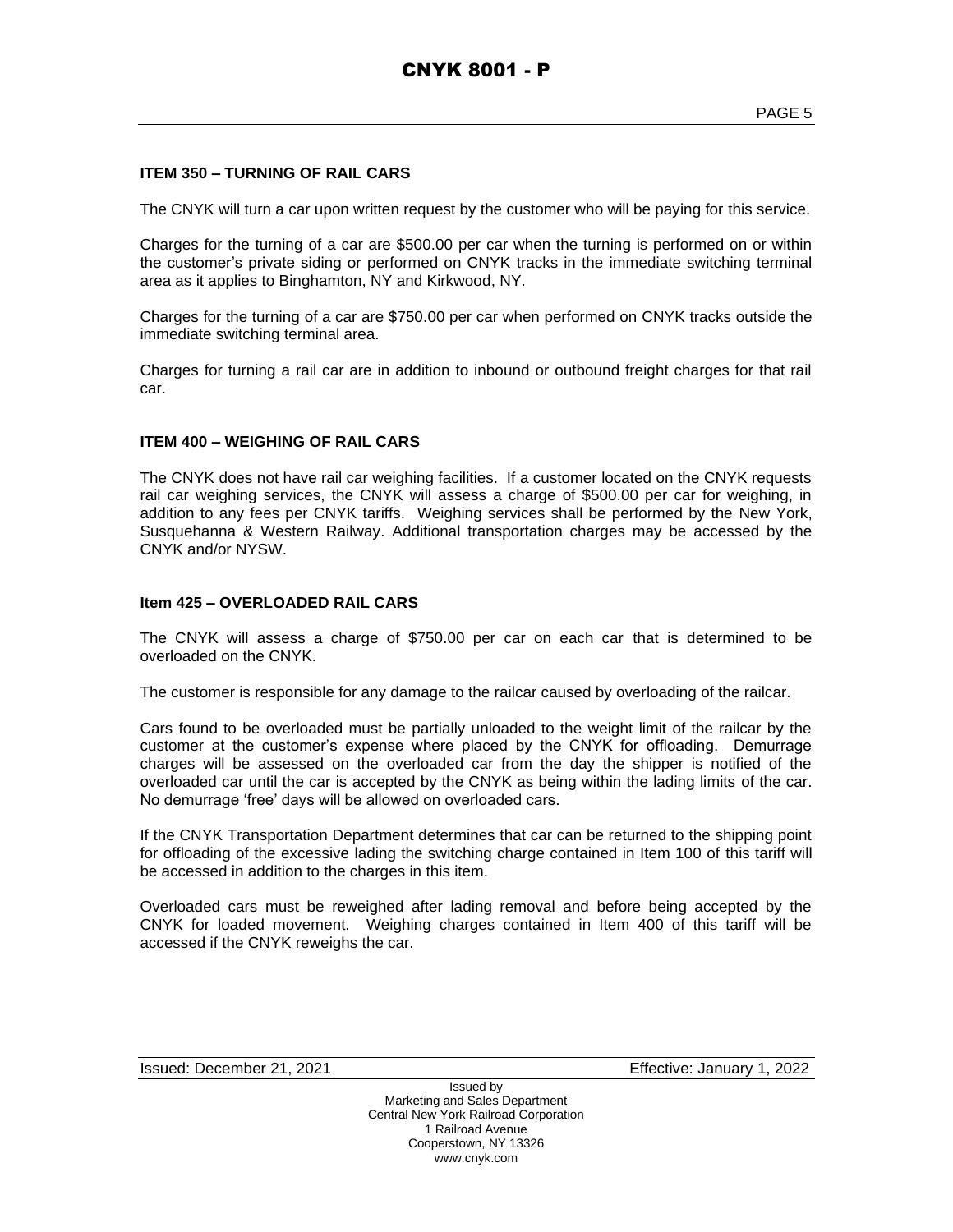# **ITEM 500 – CARS ORDERED AND NOT USED**

The CNYK will assess a charge of \$150.00 per car on empty cars ordered by a customer for loading when the customer cancels the car order after the CNYK receives the car but before the car is placed for loading.

The CNYK will assess a charge of \$250.00 per car on empty cars ordered by a customer for loading when the customer cancels the car order after the car is placed for loading.

#### **ITEM 510 – REFUSED OR REJECTED LOADED CARS**

When a customer rejects an inbound loaded car, the car may move via reverse route back to the origin of the current waybill at the same rate as the inbound movement, unless otherwise provided for in the rate document governing the inbound shipment.

#### **ITEM 525 – MOVEMENT OF EMPTY PRIVATE CARS**

Empty private cars moving into or from storage on the CNYK and empty private cars delivered empty to the CNYK but subsequently moved off the CNYK without loading are subject to charges of \$600 per car.

#### **ITEM 550 – RETURN OF PALLETS, PLATFORMS, SKIDS, CONTAINERS, CARRIERS OR OTHER SHIPPING DEVICES**

The CNYK will not provide free return, non-revenue movement of pallets, platforms, skids, containers, carriers or other shipping devices unless specifically provided for in individual pricing documents and/or contracts.

Complete bill of lading information is required from the shipper when individual pricing documents and/or contracts do allow for non-revenue movement of pallets, platforms, skids, containers carriers or other shipping devices.

# **ITEM 575 – CARS INTERCHANGED IN ERROR**

The CNYK will charge \$350 per car for cars interchanged to the CNYK in error by a connecting railroad. The charge will be billed to the railroad delivering the car in error to the CNYK.

Issued: December 21, 2021 Effective: January 1, 2022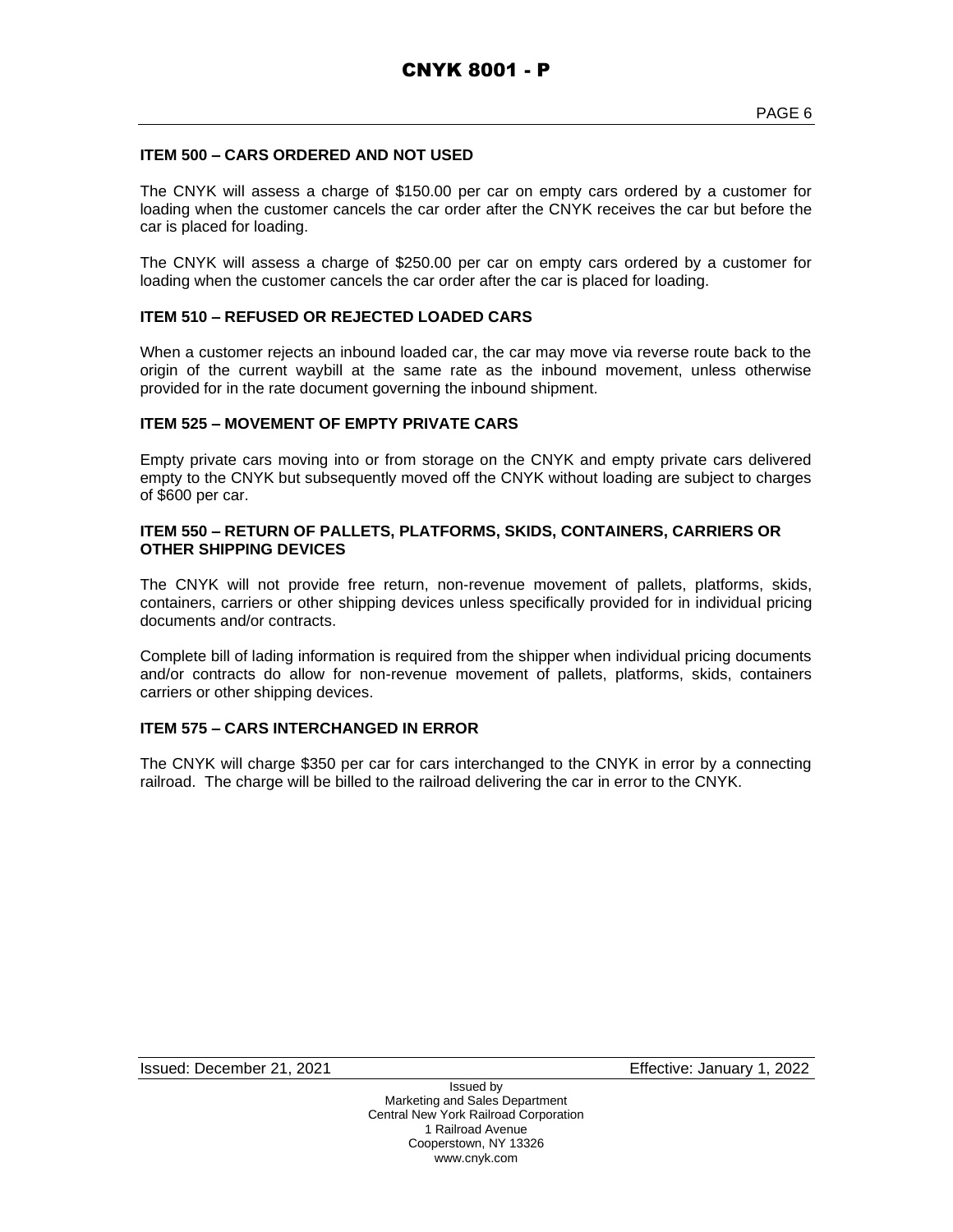#### **ITEM 600 – DIVERSION**

The term diversion means any order received by CNYK that requires a change in the billing/shipping document of a shipment that is in possession of the CNYK and is not at destination.

When a diversion order is received the movement will be considered as terminating at the station where the car is diverted and re-billed from there to affect the order. CNYK will accept a new Bill of Lading for re-routing the car or use the diversion order as the new Bill of Lading.

Diversion orders must be made in writing or confirmed in writing as follows:

1.) Verbal orders may be given to Customer Service Representative, Cooperstown, NY. Telephone: 607-547-2555 ext 235. A verbal diversion request will not be implemented until written confirmation is received.

2.) Written confirmation of verbal orders must be sent to: Customer Service Department Central New York Railroad [customerservice@nysw.com](mailto:customerservice@nysw.com) or fax: 607-547-8632

Issued: December 21, 2021 Effective: January 1, 2022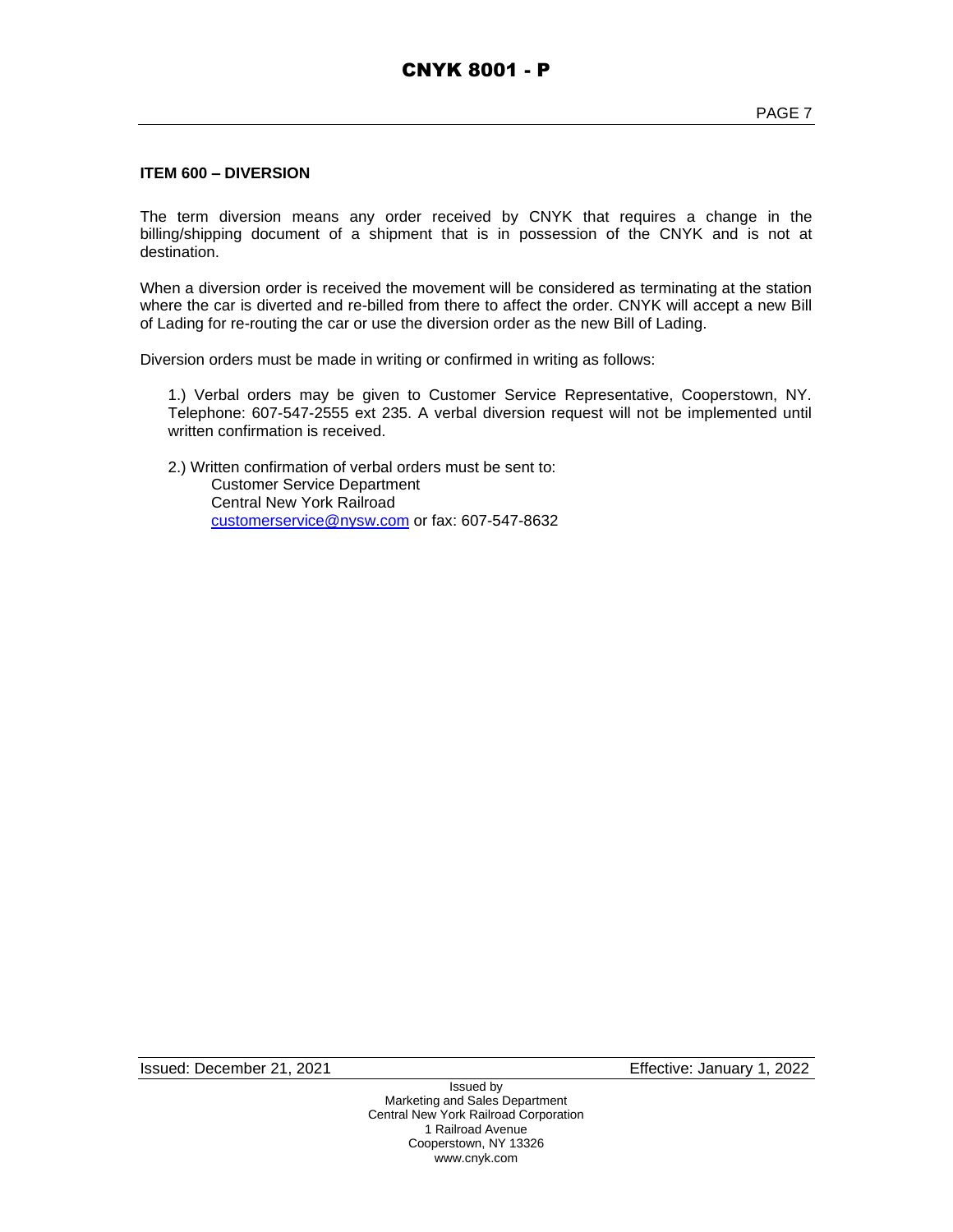# **ITEM 700 – FUEL SURCHARGE**

In the event the average monthly price of West Texas Intermediate Crude Oil (WTI) exceeds \$23.00 per barrel using the daily prices as published in the Wall Street Journal, the Central New York Railroad shall have the right to apply a fuel surcharge to all line haul freight charges referencing or subject to this item. The applicable fuel surcharge percentage shall be applied to each shipment having a bill of lading dated on or after the  $1<sup>st</sup>$  day of the second calendar month following the calendar month of a given WTI Average Price calculation.

The fuel surcharge will be 0.4% of the line haul freight charge for every \$1.00 per barrel, or portion thereof, by which the WTI Average Price exceeds \$23.00. The WTI Average Price for a given calendar month will be determined by adding the daily West Texas Intermediate Crude Oil prices published in the Wall Street Journal during a calendar month, and dividing the result by the number of days so published in that given month. The result will be rounded to the nearest cent. If the Wall Street Journal ceases publication of the price of West Texas Intermediate Crude Oil, CNYK will employ a suitable substitute source of price or measure.

The fuel surcharge will change monthly per the table below.

| Calendar Month | Calendar Month | Calendar Month | Calendar I        |
|----------------|----------------|----------------|-------------------|
| of WTI Average | Fuel Surcharge | of WTI Average | <b>Fuel Surcl</b> |
| Price          | Applied        | Price          | Applie            |
| January        | March          | Julv           | September         |
| February       | April          | August         | October           |
| March          | May            | September      | November          |
| April          | June           | October        | December          |
| May            | July           | November       | January           |
| June           | August         | December       | February          |

| <b>Calendar Month</b> | <b>Calendar Month</b> |  |
|-----------------------|-----------------------|--|
| of WTI Average        | <b>Fuel Surcharge</b> |  |
| Price                 | Applied               |  |
| July                  | September             |  |
| August                | October               |  |
| September             | November              |  |
| October               | December              |  |
| November              | January               |  |
| December              | February              |  |

The following schedule reflects the applicable fuel surcharge within the WTI Average Price ranges noted below.

| <b>WTI Average Price</b> | <b>Fuel Surcharge</b> | WTI Average        | <b>Fuel Surch</b> |
|--------------------------|-----------------------|--------------------|-------------------|
| per Barrel               | Percentage            | Price per Barrel   | Percenta          |
| \$23.00 and below        | No Surcharge          | \$36.01 to \$37.00 | 5.6%              |
| \$23.01 to \$24.00       | 0.4%                  | \$37.01 to \$38.00 | 6.0%              |
| \$24.01 to \$25.00       | 0.8%                  | \$38.01 to \$39.00 | 6.4%              |
| \$25.01 to \$26.00       | 1.2%                  | \$39.01 to \$40.00 | 6.8%              |
| \$26.01 to \$27.00       | 1.6%                  | \$40.01 to \$41.00 | 7.2%              |
| \$27.01 to \$28.00       | 2.0%                  | \$41.01 to \$42.00 | 7.6%              |
| \$28.01 to \$29.00       | 2.4%                  | \$42.00 to \$43.00 | $8.0\%$           |
| \$29.01 to \$30.00       | 2.8%                  | \$43.01 to \$44.00 | 8.4%              |
| \$30.01 to \$31.00       | 3.2%                  | \$44.01 to \$45.00 | 8.8%              |
| \$31.01 to \$32.00       | 3.6%                  | \$45.01 to \$46.00 | 9.2%              |
| \$32.01 to \$33.00       | 4.0%                  | \$46.01 to \$47.00 | 9.6%              |
| \$33.01 to \$34.00       | 4.4%                  | \$47.01 to \$48.00 | 10.0%             |
| \$34.01 to \$35.00       | 4.8%                  | \$48.01 to \$49.00 | 10.4%             |
| \$35.01 to \$36.00       | 5.2%                  | \$49.01 to \$50.00 | 10.8%             |
|                          |                       |                    |                   |

| <b>WTI Average</b> | <b>Fuel Surcharge</b> |  |
|--------------------|-----------------------|--|
| Price per Barrel   | Percentage            |  |
| \$36.01 to \$37.00 | 5.6%                  |  |
| \$37.01 to \$38.00 | $6.0\%$               |  |
| \$38.01 to \$39.00 | 6.4%                  |  |
| \$39.01 to \$40.00 | 6.8%                  |  |
| \$40.01 to \$41.00 | $7.2\%$               |  |
| \$41.01 to \$42.00 | 7.6%                  |  |
| \$42.00 to \$43.00 | $8.0\%$               |  |
| \$43.01 to \$44.00 | 8.4%                  |  |
| \$44.01 to \$45.00 | 8.8%                  |  |
| \$45.01 to \$46.00 | $9.2\%$               |  |
| \$46.01 to \$47.00 | 9.6%                  |  |
| \$47.01 to \$48.00 | 10.0%                 |  |
| \$48.01 to \$49.00 | 10.4%                 |  |
| \$49.01 to \$50.00 | 10.8%                 |  |

Issued: December 21, 2021 Effective: January 1, 2022